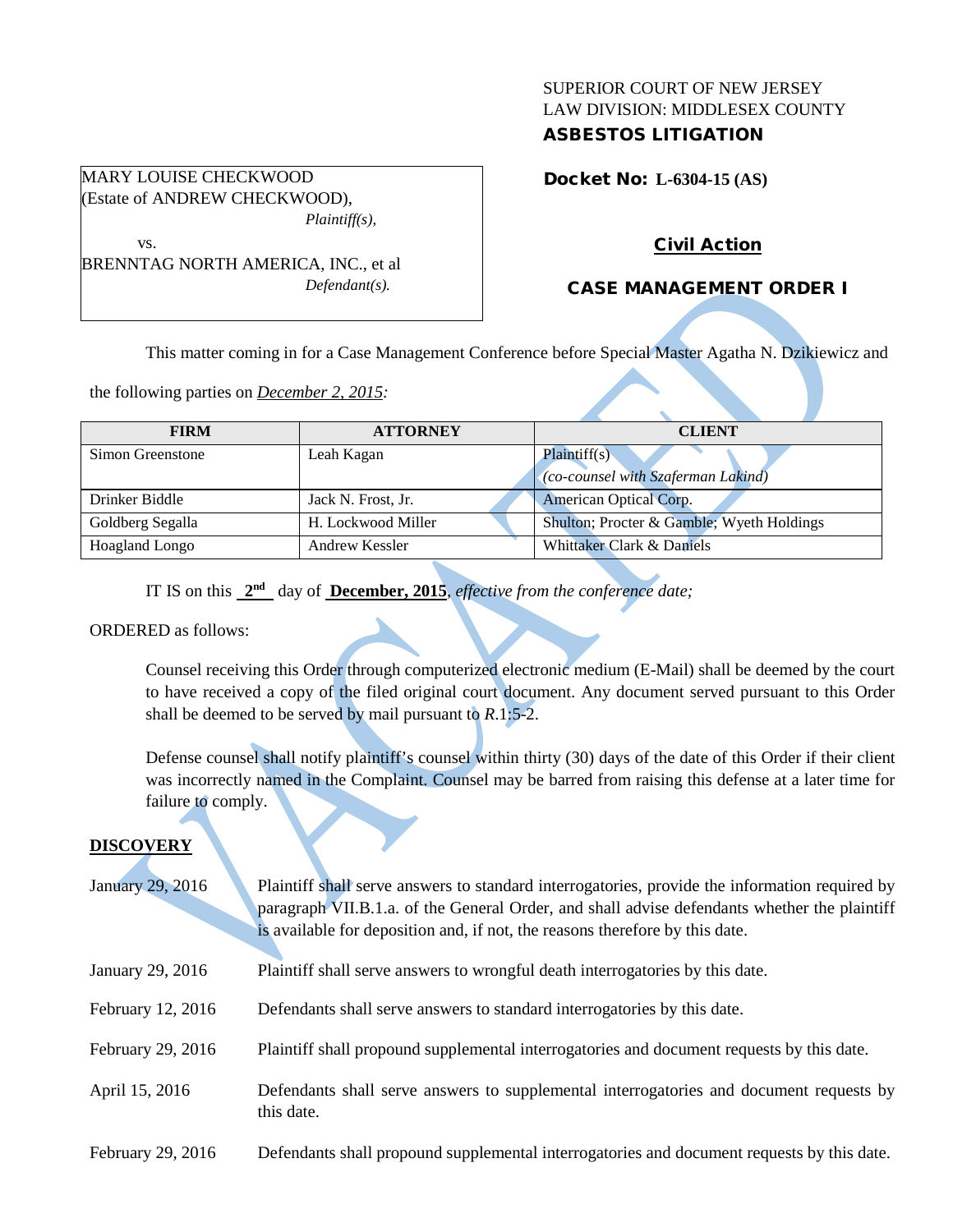| April 15, 2016  | Plaintiff shall serve answers to supplemental interrogatories and document requests by this<br>date.                                                                                                        |
|-----------------|-------------------------------------------------------------------------------------------------------------------------------------------------------------------------------------------------------------|
| August 31, 2016 | Fact discovery, including depositions, shall be completed by this date. Plaintiff's counsel<br>shall contact the Special Master within one week of this deadline if all fact discovery is not<br>completed. |
| August 31, 2016 | Depositions of corporate representatives shall be completed by this date.                                                                                                                                   |

#### **EARLY SETTLEMENT**

February 28, 2017 Settlement demands shall be served on all counsel and the Special Master by this date.

## **SUMMARY JUDGMENT MOTION PRACTICE**

| January 6, 2017   | Plaintiff's counsel shall advise, in writing, of intent not to oppose motions by this date. |
|-------------------|---------------------------------------------------------------------------------------------|
| January 20, 2017  | Summary judgment motions shall be filed no later than this date.                            |
| February 17, 2017 | Last return date for summary judgment motions.                                              |

#### **MEDICAL DEFENSE**

| January 29, 2016                                        | Plaintiff shall serve executed medical authorizations (along with answers to interrogatories)  |  |
|---------------------------------------------------------|------------------------------------------------------------------------------------------------|--|
|                                                         | by this date.                                                                                  |  |
|                                                         |                                                                                                |  |
| January 29, 2016                                        | Plaintiff shall serve a diagnostic medical report and any medical records in plaintiff's       |  |
|                                                         | possession by this date.                                                                       |  |
| September 16, 2016                                      | Plaintiff shall serve medical expert reports by this date.                                     |  |
| January 18, 2017                                        | Defendants shall identify its medical experts and serve medical reports, if any, by this date. |  |
|                                                         | In addition, defendants shall notify plaintiff's counsel (as well as all counsel of record)    |  |
| of a joinder in an expert medical defense by this date. |                                                                                                |  |

### **LIABILITY EXPERT REPORTS**

September 30, 2016 Plaintiff shall identify its liability experts and serve liability expert reports or a certified expert statement by this date or waive any opportunity to rely on liability expert testimony.

November 18, 2016 Defendants shall identify its liability experts and serve liability expert reports, if any, by this date or waive any opportunity to rely on liability expert testimony.

### **ECONOMIST EXPERT REPORTS**

September 30, 2016 Plaintiff shall identify its expert economists and serve expert economist report(s), if any, by this date or waive any opportunity to rely on economic expert testimony.

## November 18, 2016 Defendants shall identify its expert economists and serve expert economist report(s), if any, by this date or waive any opportunity to rely on economic expert testimony.

\_\_\_\_\_\_\_\_\_\_\_\_\_\_\_\_\_\_\_\_\_\_\_\_\_\_\_\_\_\_\_\_\_\_\_\_\_\_\_\_\_\_\_\_\_\_\_\_\_\_\_\_\_\_\_\_\_\_\_\_\_\_\_\_\_\_\_\_\_\_\_\_\_\_\_\_\_\_\_\_\_\_\_\_\_\_\_\_\_\_\_\_\_\_\_\_\_\_\_\_\_\_\_\_\_\_\_\_\_\_